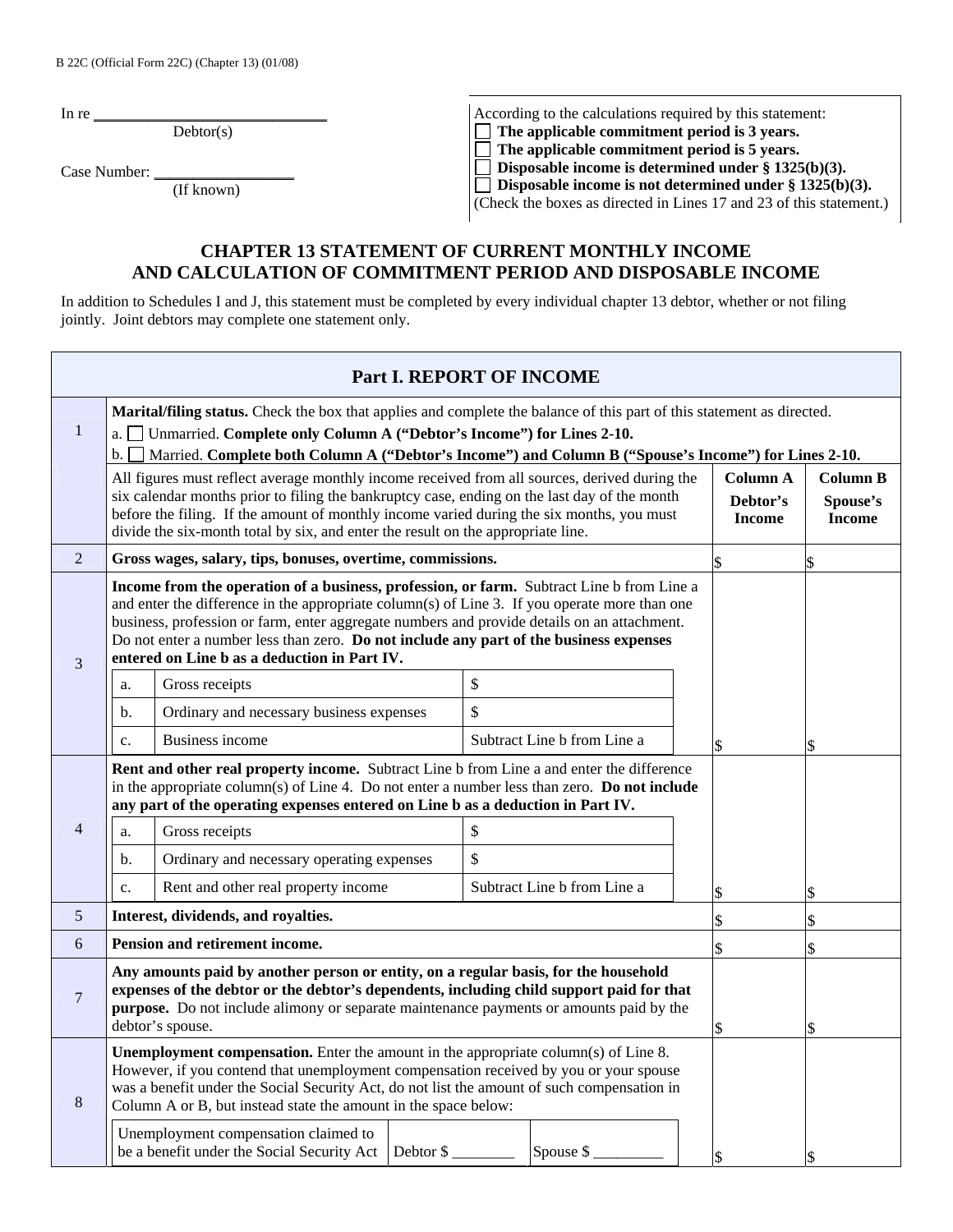| 9  | Income from all other sources. Specify source and amount. If necessary, list additional<br>sources on a separate page. Total and enter on Line 9. Do not include alimony or separate<br>maintenance payments paid by your spouse, but include all other payments of alimony or<br>separate maintenance. Do not include any benefits received under the Social Security Act or<br>payments received as a victim of a war crime, crime against humanity, or as a victim of<br>international or domestic terrorism.                                                                                                                                                                                                                                                                                                                                            |                                                                                                                                                                                      |    |  |    |    |  |
|----|-------------------------------------------------------------------------------------------------------------------------------------------------------------------------------------------------------------------------------------------------------------------------------------------------------------------------------------------------------------------------------------------------------------------------------------------------------------------------------------------------------------------------------------------------------------------------------------------------------------------------------------------------------------------------------------------------------------------------------------------------------------------------------------------------------------------------------------------------------------|--------------------------------------------------------------------------------------------------------------------------------------------------------------------------------------|----|--|----|----|--|
|    | a.                                                                                                                                                                                                                                                                                                                                                                                                                                                                                                                                                                                                                                                                                                                                                                                                                                                          |                                                                                                                                                                                      | \$ |  |    |    |  |
|    | $\mathbf b$ .                                                                                                                                                                                                                                                                                                                                                                                                                                                                                                                                                                                                                                                                                                                                                                                                                                               |                                                                                                                                                                                      | \$ |  | \$ | \$ |  |
| 10 |                                                                                                                                                                                                                                                                                                                                                                                                                                                                                                                                                                                                                                                                                                                                                                                                                                                             | Subtotal. Add Lines 2 thru 9 in Column A, and, if Column B is completed, add Lines 2<br>through 9 in Column B. Enter the total(s).                                                   |    |  |    |    |  |
| 11 | А.                                                                                                                                                                                                                                                                                                                                                                                                                                                                                                                                                                                                                                                                                                                                                                                                                                                          | Total. If Column B has been completed, add Line 10, Column A to Line 10, Column B, and<br>enter the total. If Column B has not been completed, enter the amount from Line 10, Column |    |  | \$ |    |  |
|    |                                                                                                                                                                                                                                                                                                                                                                                                                                                                                                                                                                                                                                                                                                                                                                                                                                                             | Part II. CALCULATION OF § 1325(b)(4) COMMITMENT PERIOD                                                                                                                               |    |  |    |    |  |
| 12 |                                                                                                                                                                                                                                                                                                                                                                                                                                                                                                                                                                                                                                                                                                                                                                                                                                                             | Enter the amount from Line 11.                                                                                                                                                       |    |  |    |    |  |
| 13 | Marital adjustment. If you are married, but are not filing jointly with your spouse, AND if you contend that<br>calculation of the commitment period under $\S 1325(b)(4)$ does not require inclusion of the income of your<br>spouse, enter on Line 13 the amount of the income listed in Line 10, Column B that was NOT paid on a<br>regular basis for the household expenses of you or your dependents and specify, in the lines below, the basis<br>for excluding this income (such as payment of the spouse's tax liability or the spouse's support of persons<br>other than the debtor or the debtor's dependents) and the amount of income devoted to each purpose. If<br>necessary, list additional adjustments on a separate page. If the conditions for entering this adjustment do not<br>apply, enter zero.<br>\$<br>a.<br>\$<br>b.<br>\$<br>c. |                                                                                                                                                                                      |    |  |    |    |  |
|    |                                                                                                                                                                                                                                                                                                                                                                                                                                                                                                                                                                                                                                                                                                                                                                                                                                                             | Total and enter on Line 13.                                                                                                                                                          |    |  |    |    |  |
| 14 |                                                                                                                                                                                                                                                                                                                                                                                                                                                                                                                                                                                                                                                                                                                                                                                                                                                             | Subtract Line 13 from Line 12 and enter the result.                                                                                                                                  |    |  |    |    |  |
| 15 |                                                                                                                                                                                                                                                                                                                                                                                                                                                                                                                                                                                                                                                                                                                                                                                                                                                             | <b>Annualized current monthly income for <math>\S 1325(b)(4)</math>.</b> Multiply the amount from Line 14 by the number 12<br>and enter the result.                                  |    |  |    |    |  |
| 16 | Applicable median family income. Enter the median family income for applicable state and household size.<br>(This information is available by family size at www.usdoj.gov/ust/ or from the clerk of the bankruptcy<br>court.)                                                                                                                                                                                                                                                                                                                                                                                                                                                                                                                                                                                                                              |                                                                                                                                                                                      |    |  |    | \$ |  |
|    |                                                                                                                                                                                                                                                                                                                                                                                                                                                                                                                                                                                                                                                                                                                                                                                                                                                             |                                                                                                                                                                                      |    |  |    |    |  |
| 17 | Application of $\S 1325(b)(4)$ . Check the applicable box and proceed as directed.<br>The amount on Line 15 is less than the amount on Line 16. Check the box for "The applicable commitment period is<br>3 years" at the top of page 1 of this statement and continue with this statement.<br>The amount on Line 15 is not less than the amount on Line 16. Check the box for "The applicable commitment period                                                                                                                                                                                                                                                                                                                                                                                                                                            |                                                                                                                                                                                      |    |  |    |    |  |
|    |                                                                                                                                                                                                                                                                                                                                                                                                                                                                                                                                                                                                                                                                                                                                                                                                                                                             | is 5 years" at the top of page 1 of this statement and continue with this statement.                                                                                                 |    |  |    |    |  |
| 18 |                                                                                                                                                                                                                                                                                                                                                                                                                                                                                                                                                                                                                                                                                                                                                                                                                                                             | Part III. APPLICATION OF § 1325(b)(3) FOR DETERMINING DISPOSABLE INCOME                                                                                                              |    |  |    |    |  |
|    |                                                                                                                                                                                                                                                                                                                                                                                                                                                                                                                                                                                                                                                                                                                                                                                                                                                             | Enter the amount from Line 11.                                                                                                                                                       |    |  |    |    |  |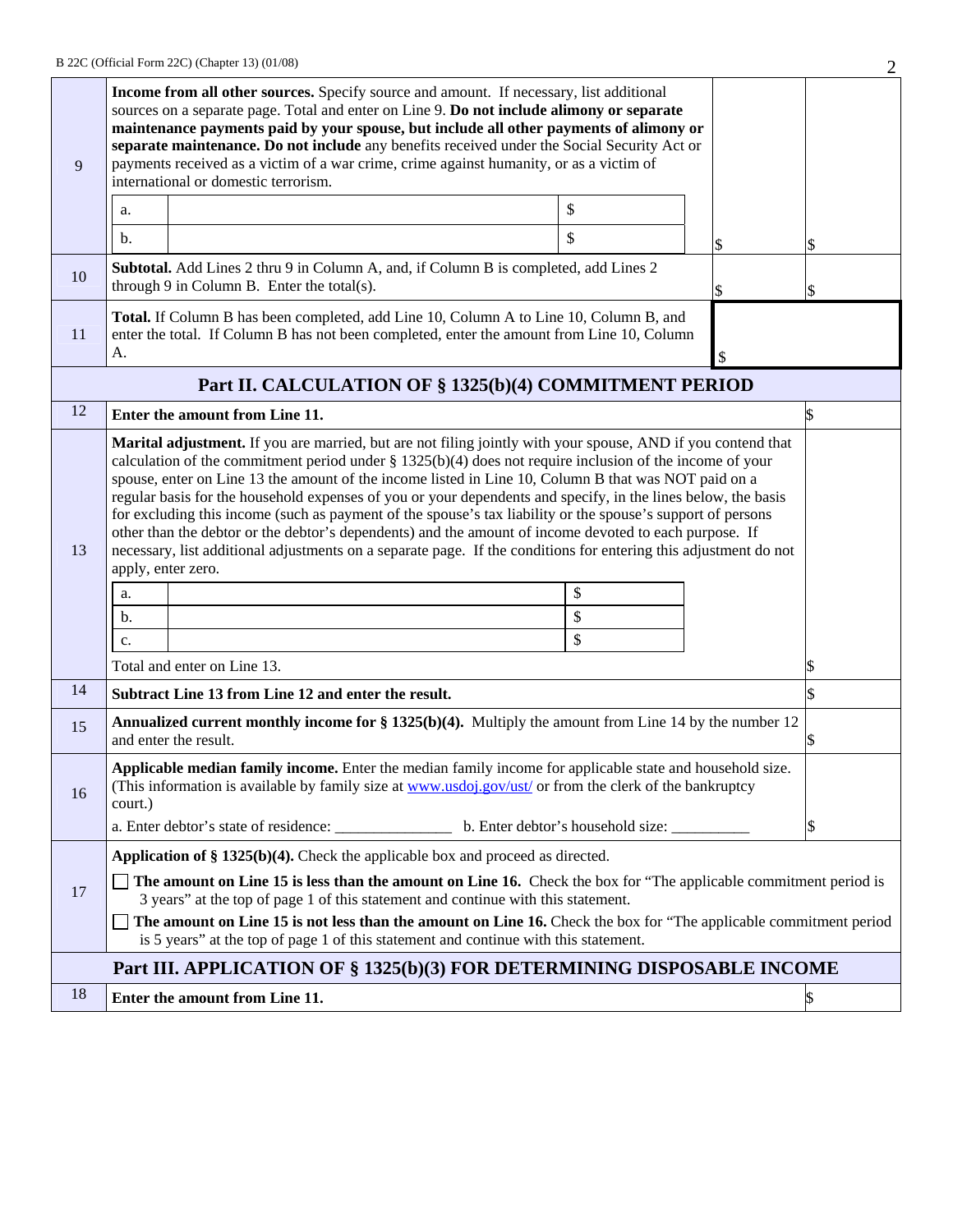|     |                                                                                                                                                                                                                                                                                                                                                                                                                                                                                                                                                                                                                                                                                                                                                                                                                                                                                                                                                                                                                                           |                                                                                                                                       |  |        |                   |                                            |    | J  |
|-----|-------------------------------------------------------------------------------------------------------------------------------------------------------------------------------------------------------------------------------------------------------------------------------------------------------------------------------------------------------------------------------------------------------------------------------------------------------------------------------------------------------------------------------------------------------------------------------------------------------------------------------------------------------------------------------------------------------------------------------------------------------------------------------------------------------------------------------------------------------------------------------------------------------------------------------------------------------------------------------------------------------------------------------------------|---------------------------------------------------------------------------------------------------------------------------------------|--|--------|-------------------|--------------------------------------------|----|----|
| 19  | Marital adjustment. If you are married, but are not filing jointly with your spouse, enter on Line 19 the total<br>of any income listed in Line 10, Column B that was NOT paid on a regular basis for the household expenses<br>of the debtor or the debtor's dependents. Specify in the lines below the basis for excluding the Column B<br>income (such as payment of the spouse's tax liability or the spouse's support of persons other than the debtor<br>or the debtor's dependents) and the amount of income devoted to each purpose. If necessary, list additional<br>adjustments on a separate page. If the conditions for entering this adjustment do not apply, enter zero.                                                                                                                                                                                                                                                                                                                                                    |                                                                                                                                       |  |        |                   |                                            |    |    |
|     | a.                                                                                                                                                                                                                                                                                                                                                                                                                                                                                                                                                                                                                                                                                                                                                                                                                                                                                                                                                                                                                                        |                                                                                                                                       |  |        |                   | \$                                         |    |    |
|     | b.                                                                                                                                                                                                                                                                                                                                                                                                                                                                                                                                                                                                                                                                                                                                                                                                                                                                                                                                                                                                                                        |                                                                                                                                       |  |        |                   | \$                                         |    |    |
|     | c.                                                                                                                                                                                                                                                                                                                                                                                                                                                                                                                                                                                                                                                                                                                                                                                                                                                                                                                                                                                                                                        |                                                                                                                                       |  |        |                   | \$                                         |    |    |
|     |                                                                                                                                                                                                                                                                                                                                                                                                                                                                                                                                                                                                                                                                                                                                                                                                                                                                                                                                                                                                                                           | Total and enter on Line 19.                                                                                                           |  |        |                   |                                            |    | \$ |
| 20  |                                                                                                                                                                                                                                                                                                                                                                                                                                                                                                                                                                                                                                                                                                                                                                                                                                                                                                                                                                                                                                           | <b>Current monthly income for § 1325(b)(3).</b> Subtract Line 19 from Line 18 and enter the result.                                   |  |        |                   |                                            |    |    |
| 21  |                                                                                                                                                                                                                                                                                                                                                                                                                                                                                                                                                                                                                                                                                                                                                                                                                                                                                                                                                                                                                                           | <b>Annualized current monthly income for § 1325(b)(3).</b> Multiply the amount from Line 20 by the number 12<br>and enter the result. |  |        |                   |                                            |    |    |
| 22  |                                                                                                                                                                                                                                                                                                                                                                                                                                                                                                                                                                                                                                                                                                                                                                                                                                                                                                                                                                                                                                           | Applicable median family income. Enter the amount from Line 16.                                                                       |  |        |                   |                                            |    |    |
|     |                                                                                                                                                                                                                                                                                                                                                                                                                                                                                                                                                                                                                                                                                                                                                                                                                                                                                                                                                                                                                                           | Application of $\S 1325(b)(3)$ . Check the applicable box and proceed as directed.                                                    |  |        |                   |                                            |    |    |
| 23  | The amount on Line 21 is more than the amount on Line 22. Check the box for "Disposable income is determined"<br>under $§$ 1325(b)(3)" at the top of page 1 of this statement and complete the remaining parts of this statement.<br>The amount on Line 21 is not more than the amount on Line 22. Check the box for "Disposable income is not<br>determined under § 1325(b)(3)" at the top of page 1 of this statement and complete Part VII of this statement. Do not<br>complete Parts IV, V, or VI.                                                                                                                                                                                                                                                                                                                                                                                                                                                                                                                                   |                                                                                                                                       |  |        |                   |                                            |    |    |
|     |                                                                                                                                                                                                                                                                                                                                                                                                                                                                                                                                                                                                                                                                                                                                                                                                                                                                                                                                                                                                                                           | Part IV. CALCULATION OF DEDUCTIONS FROM INCOME                                                                                        |  |        |                   |                                            |    |    |
|     |                                                                                                                                                                                                                                                                                                                                                                                                                                                                                                                                                                                                                                                                                                                                                                                                                                                                                                                                                                                                                                           | <b>Subpart A: Deductions under Standards of the Internal Revenue Service (IRS)</b>                                                    |  |        |                   |                                            |    |    |
| 24A | National Standards: food, apparel and services, housekeeping supplies, personal care, and<br>miscellaneous. Enter in Line 24A the "Total" amount from IRS National Standards for Allowable Living<br>Expenses for the applicable household size. (This information is available at www.usdoj.gov/ust/ or from the<br>clerk of the bankruptcy court.)                                                                                                                                                                                                                                                                                                                                                                                                                                                                                                                                                                                                                                                                                      |                                                                                                                                       |  |        |                   |                                            |    |    |
| 24B | National Standards: health care. Enter in Line a1 below the amount from IRS National Standards for Out-<br>of-Pocket Health Care for persons under 65 years of age, and in Line a2 the IRS National Standards for Out-<br>of-Pocket Health Care for persons 65 years of age or older. (This information is available at<br>www.usdoj.gov/ust/ or from the clerk of the bankruptcy court.) Enter in Line b1 the number of members of<br>your household who are under 65 years of age, and enter in Line b2 the number of members of your<br>household who are 65 years of age or older. (The total number of household members must be the same as<br>the number stated in Line 16b.) Multiply Line a1 by Line b1 to obtain a total amount for household members<br>under 65, and enter the result in Line c1. Multiply Line a2 by Line b2 to obtain a total amount for household<br>members 65 and older, and enter the result in Line c2. Add Lines c1 and c2 to obtain a total health care<br>amount, and enter the result in Line 24B. |                                                                                                                                       |  |        |                   |                                            |    |    |
|     |                                                                                                                                                                                                                                                                                                                                                                                                                                                                                                                                                                                                                                                                                                                                                                                                                                                                                                                                                                                                                                           | Household members under 65 years of age                                                                                               |  |        |                   | Household members 65 years of age or older |    |    |
|     | a1.                                                                                                                                                                                                                                                                                                                                                                                                                                                                                                                                                                                                                                                                                                                                                                                                                                                                                                                                                                                                                                       | Allowance per member                                                                                                                  |  | a2.    |                   | Allowance per member                       |    |    |
|     | b1.                                                                                                                                                                                                                                                                                                                                                                                                                                                                                                                                                                                                                                                                                                                                                                                                                                                                                                                                                                                                                                       | Number of members                                                                                                                     |  | b2.    | Number of members |                                            |    |    |
|     | c1.                                                                                                                                                                                                                                                                                                                                                                                                                                                                                                                                                                                                                                                                                                                                                                                                                                                                                                                                                                                                                                       | Subtotal                                                                                                                              |  | $c2$ . | Subtotal          |                                            |    | \$ |
| 25A | Local Standards: housing and utilities; non-mortgage expenses. Enter the amount of the IRS Housing and<br>Utilities Standards; non-mortgage expenses for the applicable county and household size. (This information<br>is available at www.usdoj.gov/ust/ or from the clerk of the bankruptcy court).                                                                                                                                                                                                                                                                                                                                                                                                                                                                                                                                                                                                                                                                                                                                    |                                                                                                                                       |  |        |                   |                                            | \$ |    |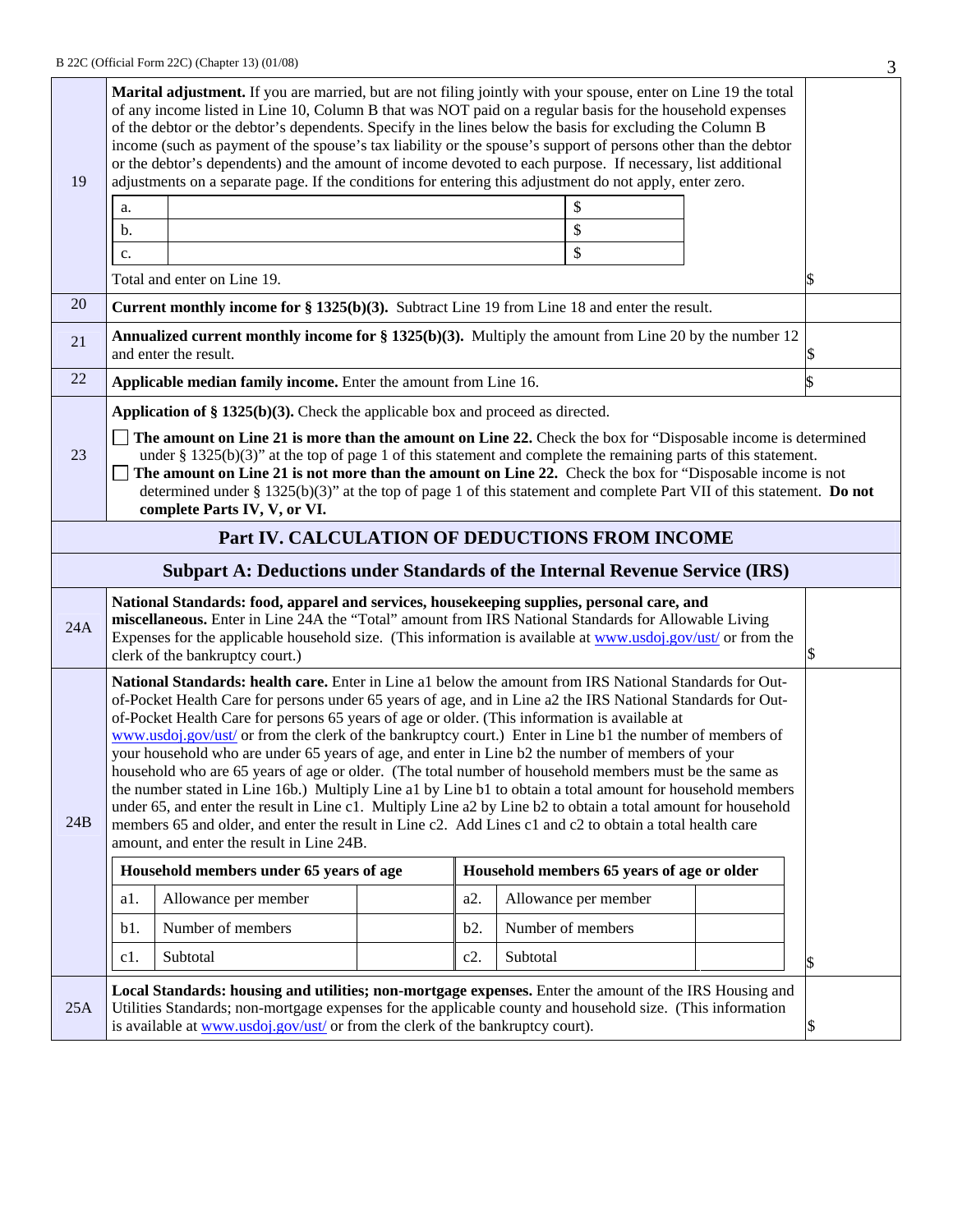|     |                                                                                                                                                                                                                                                                                                                                                                                                                                                                                                                                                                                                                                                                                                                                                                                                                                                                                                                                                                           | Local Standards: housing and utilities; mortgage/rent expense. Enter, in Line a below, the amount of the<br>IRS Housing and Utilities Standards; mortgage/rent expense for your county and household size (this<br>information is available at www.usdoj.gov/ust/ or from the clerk of the bankruptcy court); enter on Line b the<br>total of the Average Monthly Payments for any debts secured by your home, as stated in Line 47; subtract<br>Line b from Line a and enter the result in Line 25B. Do not enter an amount less than zero. |                              |    |  |  |  |
|-----|---------------------------------------------------------------------------------------------------------------------------------------------------------------------------------------------------------------------------------------------------------------------------------------------------------------------------------------------------------------------------------------------------------------------------------------------------------------------------------------------------------------------------------------------------------------------------------------------------------------------------------------------------------------------------------------------------------------------------------------------------------------------------------------------------------------------------------------------------------------------------------------------------------------------------------------------------------------------------|----------------------------------------------------------------------------------------------------------------------------------------------------------------------------------------------------------------------------------------------------------------------------------------------------------------------------------------------------------------------------------------------------------------------------------------------------------------------------------------------------------------------------------------------|------------------------------|----|--|--|--|
| 25B | a.                                                                                                                                                                                                                                                                                                                                                                                                                                                                                                                                                                                                                                                                                                                                                                                                                                                                                                                                                                        | IRS Housing and Utilities Standards; mortgage/rent expense                                                                                                                                                                                                                                                                                                                                                                                                                                                                                   | \$                           |    |  |  |  |
|     | b.                                                                                                                                                                                                                                                                                                                                                                                                                                                                                                                                                                                                                                                                                                                                                                                                                                                                                                                                                                        | Average Monthly Payment for any debts secured by your<br>home, if any, as stated in Line 47                                                                                                                                                                                                                                                                                                                                                                                                                                                  | \$                           |    |  |  |  |
|     | c.                                                                                                                                                                                                                                                                                                                                                                                                                                                                                                                                                                                                                                                                                                                                                                                                                                                                                                                                                                        | Net mortgage/rental expense                                                                                                                                                                                                                                                                                                                                                                                                                                                                                                                  | Subtract Line b from Line a. | \$ |  |  |  |
| 26  | Local Standards: housing and utilities; adjustment. If you contend that the process set out in Lines 25A<br>and 25B does not accurately compute the allowance to which you are entitled under the IRS Housing and<br>Utilities Standards, enter any additional amount to which you contend you are entitled, and state the basis for<br>your contention in the space below:                                                                                                                                                                                                                                                                                                                                                                                                                                                                                                                                                                                               |                                                                                                                                                                                                                                                                                                                                                                                                                                                                                                                                              |                              |    |  |  |  |
| 27A | Local Standards: transportation; vehicle operation/public transportation expense. You are entitled to an<br>expense allowance in this category regardless of whether you pay the expenses of operating a vehicle and<br>regardless of whether you use public transportation.<br>Check the number of vehicles for which you pay the operating expenses or for which the operating expenses<br>are included as a contribution to your household expenses in Line 7. $\Box$ 0 $\Box$ 1 $\Box$ 2 or more.<br>If you checked 0, enter on Line 27A the "Public Transportation" amount from IRS Local Standards:<br>Transportation. If you checked 1 or 2 or more, enter on Line 27A the "Operating Costs" amount from IRS<br>Local Standards: Transportation for the applicable number of vehicles in the applicable Metropolitan<br>Statistical Area or Census Region. (These amounts are available at www.usdoj.gov/ust/ or from the clerk of<br>the bankruptcy court.)<br>\$ |                                                                                                                                                                                                                                                                                                                                                                                                                                                                                                                                              |                              |    |  |  |  |
| 27B | Local Standards: transportation; additional public transportation expense. If you pay the operating<br>expenses for a vehicle and also use public transportation, and you contend that you are entitled to an<br>additional deduction for your public transportation expenses, enter on Line 27B the "Public Transportation"<br>amount from IRS Local Standards: Transportation. (This amount is available at www.usdoj.gov/ust/ or from<br>the clerk of the bankruptcy court.)                                                                                                                                                                                                                                                                                                                                                                                                                                                                                           |                                                                                                                                                                                                                                                                                                                                                                                                                                                                                                                                              |                              |    |  |  |  |
| 28  | Local Standards: transportation ownership/lease expense; Vehicle 1. Check the number of vehicles for<br>which you claim an ownership/lease expense. (You may not claim an ownership/lease expense for more than<br>two vehicles.) $\Box$ 1 $\Box$ 2 or more.<br>Enter, in Line a below, the "Ownership Costs" for "One Car" from the IRS Local Standards: Transportation<br>(available at www.usdoj.gov/ust/ or from the clerk of the bankruptcy court); enter in Line b the total of the<br>Average Monthly Payments for any debts secured by Vehicle 1, as stated in Line 47; subtract Line b from<br>Line a and enter the result in Line 28. Do not enter an amount less than zero.<br>\$<br>IRS Transportation Standards, Ownership Costs<br>a.<br>Average Monthly Payment for any debts secured by Vehicle 1,<br>b.<br>as stated in Line 47<br>\$<br>Net ownership/lease expense for Vehicle 1<br>Subtract Line b from Line a.<br>c.<br>\$                           |                                                                                                                                                                                                                                                                                                                                                                                                                                                                                                                                              |                              |    |  |  |  |
|     |                                                                                                                                                                                                                                                                                                                                                                                                                                                                                                                                                                                                                                                                                                                                                                                                                                                                                                                                                                           |                                                                                                                                                                                                                                                                                                                                                                                                                                                                                                                                              |                              |    |  |  |  |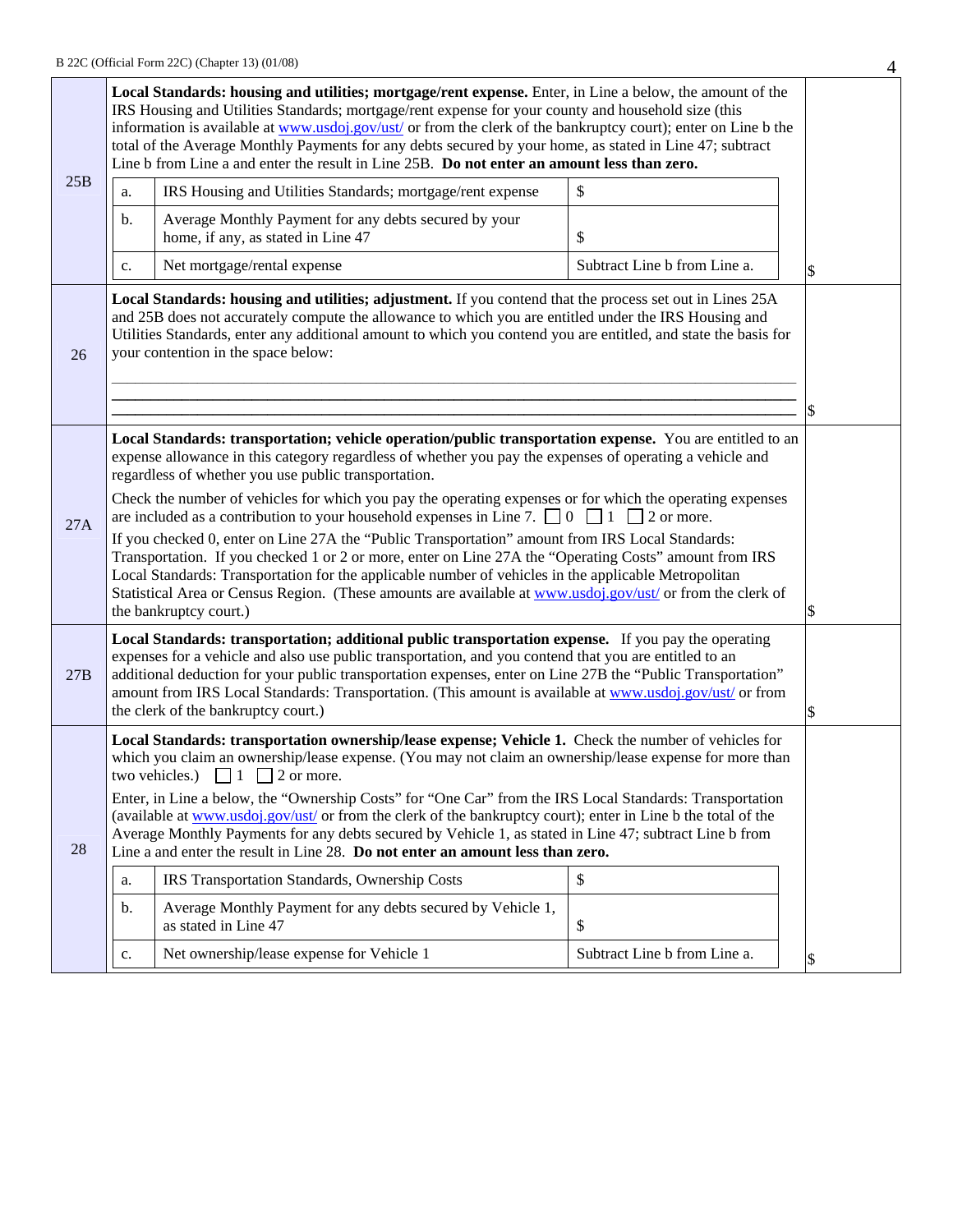| Local Standards: transportation ownership/lease expense; Vehicle 2. Complete this Line only if you<br>checked the "2 or more" Box in Line 28.                                                                                                                                                                                                                                                        |                                                                                                                                                                                                                                                                                                                                                                                                                                            |                                                                                                                                                                                                                                                                                                                            |                              |    |  |  |  |
|------------------------------------------------------------------------------------------------------------------------------------------------------------------------------------------------------------------------------------------------------------------------------------------------------------------------------------------------------------------------------------------------------|--------------------------------------------------------------------------------------------------------------------------------------------------------------------------------------------------------------------------------------------------------------------------------------------------------------------------------------------------------------------------------------------------------------------------------------------|----------------------------------------------------------------------------------------------------------------------------------------------------------------------------------------------------------------------------------------------------------------------------------------------------------------------------|------------------------------|----|--|--|--|
| 29                                                                                                                                                                                                                                                                                                                                                                                                   | Enter, in Line a below, the "Ownership Costs" for "One Car" from the IRS Local Standards: Transportation<br>(available at www.usdoj.gov/ust/ or from the clerk of the bankruptcy court); enter in Line b the total of the<br>Average Monthly Payments for any debts secured by Vehicle 2, as stated in Line 47; subtract Line b from<br>Line a and enter the result in Line 29. Do not enter an amount less than zero.                     |                                                                                                                                                                                                                                                                                                                            |                              |    |  |  |  |
|                                                                                                                                                                                                                                                                                                                                                                                                      | a.                                                                                                                                                                                                                                                                                                                                                                                                                                         | IRS Transportation Standards, Ownership Costs                                                                                                                                                                                                                                                                              | \$                           |    |  |  |  |
|                                                                                                                                                                                                                                                                                                                                                                                                      | b.                                                                                                                                                                                                                                                                                                                                                                                                                                         | Average Monthly Payment for any debts secured by Vehicle 2,<br>as stated in Line 47                                                                                                                                                                                                                                        | \$                           |    |  |  |  |
|                                                                                                                                                                                                                                                                                                                                                                                                      | c.                                                                                                                                                                                                                                                                                                                                                                                                                                         | Net ownership/lease expense for Vehicle 2                                                                                                                                                                                                                                                                                  | Subtract Line b from Line a. | \$ |  |  |  |
| 30                                                                                                                                                                                                                                                                                                                                                                                                   |                                                                                                                                                                                                                                                                                                                                                                                                                                            | Other Necessary Expenses: taxes. Enter the total average monthly expense that you actually incur for all<br>federal, state, and local taxes, other than real estate and sales taxes, such as income taxes, self-employment<br>taxes, social-security taxes, and Medicare taxes. Do not include real estate or sales taxes. |                              | \$ |  |  |  |
| Other Necessary Expenses: involuntary deductions for employment. Enter the total average monthly<br>deductions that are required for your employment, such as mandatory retirement contributions, union dues,<br>31<br>and uniform costs. Do not include discretionary amounts, such as voluntary 401(k) contributions.                                                                              |                                                                                                                                                                                                                                                                                                                                                                                                                                            |                                                                                                                                                                                                                                                                                                                            |                              |    |  |  |  |
| Other Necessary Expenses: life insurance. Enter total average monthly premiums that you actually pay for<br>32<br>term life insurance for yourself. Do not include premiums for insurance on your dependents, for whole<br>life or for any other form of insurance.                                                                                                                                  |                                                                                                                                                                                                                                                                                                                                                                                                                                            |                                                                                                                                                                                                                                                                                                                            |                              |    |  |  |  |
| 33                                                                                                                                                                                                                                                                                                                                                                                                   | Other Necessary Expenses: court-ordered payments. Enter the total monthly amount that you are required<br>to pay pursuant to the order of a court or administrative agency, such as spousal or child support payments.<br>Do not include payments on past due obligations included in Line 49.                                                                                                                                             |                                                                                                                                                                                                                                                                                                                            |                              |    |  |  |  |
| Other Necessary Expenses: education for employment or for a physically or mentally challenged child.<br>Enter the total average monthly amount that you actually expend for education that is a condition of<br>34<br>employment and for education that is required for a physically or mentally challenged dependent child for<br>whom no public education providing similar services is available. |                                                                                                                                                                                                                                                                                                                                                                                                                                            |                                                                                                                                                                                                                                                                                                                            |                              |    |  |  |  |
| Other Necessary Expenses: childcare. Enter the total average monthly amount that you actually expend on<br>childcare—such as baby-sitting, day care, nursery and preschool. Do not include other educational<br>35<br>payments.                                                                                                                                                                      |                                                                                                                                                                                                                                                                                                                                                                                                                                            |                                                                                                                                                                                                                                                                                                                            |                              |    |  |  |  |
| 36                                                                                                                                                                                                                                                                                                                                                                                                   | Other Necessary Expenses: health care. Enter the total average monthly amount that you actually expend<br>on health care that is required for the health and welfare of yourself or your dependents, that is not reimbursed<br>by insurance or paid by a health savings account, and that is in excess of the amount entered in Line 24B. Do<br>not include payments for health insurance or health savings accounts listed in Line 39.    |                                                                                                                                                                                                                                                                                                                            |                              |    |  |  |  |
| 37                                                                                                                                                                                                                                                                                                                                                                                                   | Other Necessary Expenses: telecommunication services. Enter the total average monthly amount that you<br>actually pay for telecommunication services other than your basic home telephone and cell phone service—<br>such as pagers, call waiting, caller id, special long distance, or internet service—to the extent necessary for<br>your health and welfare or that of your dependents. Do not include any amount previously deducted. |                                                                                                                                                                                                                                                                                                                            |                              |    |  |  |  |
| 38                                                                                                                                                                                                                                                                                                                                                                                                   |                                                                                                                                                                                                                                                                                                                                                                                                                                            | Total Expenses Allowed under IRS Standards. Enter the total of Lines 24 through 37.                                                                                                                                                                                                                                        |                              | \$ |  |  |  |
|                                                                                                                                                                                                                                                                                                                                                                                                      | <b>Subpart B: Additional Living Expense Deductions</b>                                                                                                                                                                                                                                                                                                                                                                                     |                                                                                                                                                                                                                                                                                                                            |                              |    |  |  |  |
|                                                                                                                                                                                                                                                                                                                                                                                                      |                                                                                                                                                                                                                                                                                                                                                                                                                                            | Note: Do not include any expenses that you have listed in Lines 24-37                                                                                                                                                                                                                                                      |                              |    |  |  |  |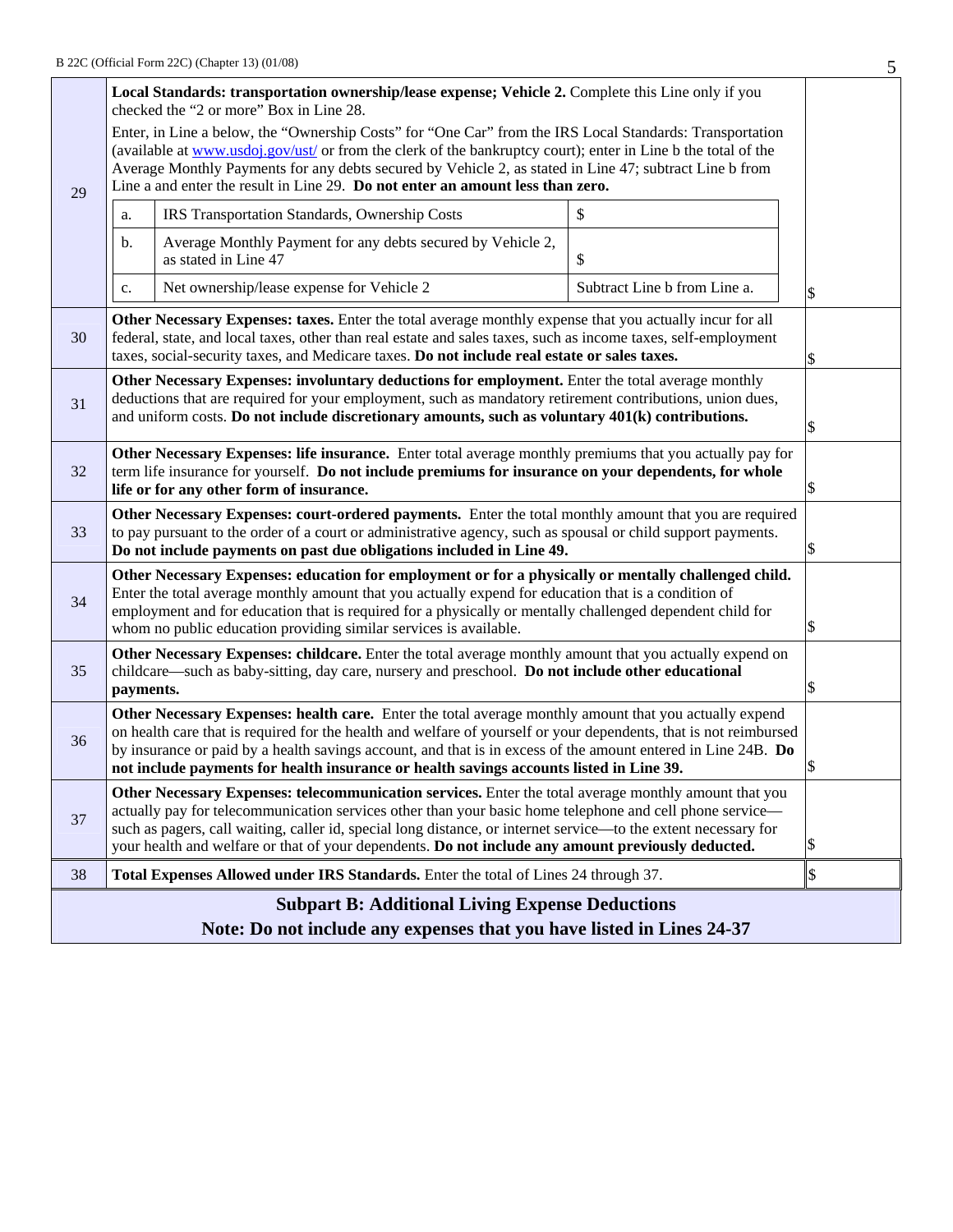|    | your dependents.                                                                                                                                                                                                                                                                                                                                                                                                                                                                                                                                                                                                           |                               | Health Insurance, Disability Insurance, and Health Savings Account Expenses. List the monthly<br>expenses in the categories set out in lines a-c below that are reasonably necessary for yourself, your spouse, or                                                                                                         |  |                               |                                                |               |  |
|----|----------------------------------------------------------------------------------------------------------------------------------------------------------------------------------------------------------------------------------------------------------------------------------------------------------------------------------------------------------------------------------------------------------------------------------------------------------------------------------------------------------------------------------------------------------------------------------------------------------------------------|-------------------------------|----------------------------------------------------------------------------------------------------------------------------------------------------------------------------------------------------------------------------------------------------------------------------------------------------------------------------|--|-------------------------------|------------------------------------------------|---------------|--|
| 39 | a.                                                                                                                                                                                                                                                                                                                                                                                                                                                                                                                                                                                                                         | <b>Health Insurance</b>       |                                                                                                                                                                                                                                                                                                                            |  | \$                            |                                                |               |  |
|    | b.                                                                                                                                                                                                                                                                                                                                                                                                                                                                                                                                                                                                                         | Disability Insurance          |                                                                                                                                                                                                                                                                                                                            |  | \$                            |                                                |               |  |
|    | c.                                                                                                                                                                                                                                                                                                                                                                                                                                                                                                                                                                                                                         | <b>Health Savings Account</b> |                                                                                                                                                                                                                                                                                                                            |  | \$                            |                                                |               |  |
|    |                                                                                                                                                                                                                                                                                                                                                                                                                                                                                                                                                                                                                            | Total and enter on Line 39    |                                                                                                                                                                                                                                                                                                                            |  |                               |                                                |               |  |
|    | If you do not actually expend this total amount, state your actual total average monthly expenditures in the<br>space below:<br>\$                                                                                                                                                                                                                                                                                                                                                                                                                                                                                         |                               |                                                                                                                                                                                                                                                                                                                            |  |                               |                                                |               |  |
| 40 | Continued contributions to the care of household or family members. Enter the total average actual<br>monthly expenses that you will continue to pay for the reasonable and necessary care and support of an<br>elderly, chronically ill, or disabled member of your household or member of your immediate family who is<br>unable to pay for such expenses. Do not include payments listed in Line 34.<br>\$                                                                                                                                                                                                              |                               |                                                                                                                                                                                                                                                                                                                            |  |                               |                                                |               |  |
| 41 | Protection against family violence. Enter the total average reasonably necessary monthly expenses that you<br>actually incur to maintain the safety of your family under the Family Violence Prevention and Services Act or<br>other applicable federal law. The nature of these expenses is required to be kept confidential by the court.<br>S                                                                                                                                                                                                                                                                           |                               |                                                                                                                                                                                                                                                                                                                            |  |                               |                                                |               |  |
| 42 | Home energy costs. Enter the total average monthly amount, in excess of the allowance specified by IRS<br>Local Standards for Housing and Utilities, that you actually expend for home energy costs. You must<br>provide your case trustee with documentation of your actual expenses, and you must demonstrate that<br>the additional amount claimed is reasonable and necessary.                                                                                                                                                                                                                                         |                               |                                                                                                                                                                                                                                                                                                                            |  |                               |                                                |               |  |
| 43 | Education expenses for dependent children under 18. Enter the total average monthly expenses that you<br>actually incur, not to exceed \$137.50 per child, for attendance at a private or public elementary or secondary<br>school by your dependent children less than 18 years of age. You must provide your case trustee with<br>documentation of your actual expenses, and you must explain why the amount claimed is reasonable<br>and necessary and not already accounted for in the IRS Standards.                                                                                                                  |                               |                                                                                                                                                                                                                                                                                                                            |  |                               |                                                |               |  |
| 44 | Additional food and clothing expense. Enter the total average monthly amount by which your food and<br>clothing expenses exceed the combined allowances for food and clothing (apparel and services) in the IRS<br>National Standards, not to exceed 5% of those combined allowances. (This information is available at<br>www.usdoj.gov/ust/ or from the clerk of the bankruptcy court.) You must demonstrate that the additional<br>amount claimed is reasonable and necessary.                                                                                                                                          |                               |                                                                                                                                                                                                                                                                                                                            |  |                               |                                                |               |  |
| 45 |                                                                                                                                                                                                                                                                                                                                                                                                                                                                                                                                                                                                                            |                               | Charitable contributions. Enter the amount reasonably necessary for you to expend each month on<br>charitable contributions in the form of cash or financial instruments to a charitable organization as defined in<br>26 U.S.C. § 170(c)(1)-(2). Do not include any amount in excess of 15% of your gross monthly income. |  |                               |                                                | \$            |  |
| 46 |                                                                                                                                                                                                                                                                                                                                                                                                                                                                                                                                                                                                                            |                               | Total Additional Expense Deductions under § 707(b). Enter the total of Lines 39 through 45.                                                                                                                                                                                                                                |  |                               |                                                | $\mathsf{\$}$ |  |
|    |                                                                                                                                                                                                                                                                                                                                                                                                                                                                                                                                                                                                                            |                               | <b>Subpart C: Deductions for Debt Payment</b>                                                                                                                                                                                                                                                                              |  |                               |                                                |               |  |
|    | Future payments on secured claims. For each of your debts that is secured by an interest in property that<br>you own, list the name of the creditor, identify the property securing the debt, state the Average Monthly<br>Payment, and check whether the payment includes taxes or insurance. The Average Monthly Payment is the<br>total of all amounts scheduled as contractually due to each Secured Creditor in the 60 months following the<br>filing of the bankruptcy case, divided by 60. If necessary, list additional entries on a separate page. Enter the<br>total of the Average Monthly Payments on Line 47. |                               |                                                                                                                                                                                                                                                                                                                            |  |                               |                                                |               |  |
| 47 |                                                                                                                                                                                                                                                                                                                                                                                                                                                                                                                                                                                                                            | Name of Creditor              | Property Securing the Debt                                                                                                                                                                                                                                                                                                 |  | Average<br>Monthly<br>Payment | Does payment<br>include taxes<br>or insurance? |               |  |
|    | a.                                                                                                                                                                                                                                                                                                                                                                                                                                                                                                                                                                                                                         |                               |                                                                                                                                                                                                                                                                                                                            |  | \$                            | $\Box$ yes $\Box$ no                           |               |  |
|    | b.                                                                                                                                                                                                                                                                                                                                                                                                                                                                                                                                                                                                                         |                               |                                                                                                                                                                                                                                                                                                                            |  | \$<br>\$                      | $\Box$ yes $\Box$ no<br>$\Box$ yes $\Box$ no   |               |  |
|    | c.                                                                                                                                                                                                                                                                                                                                                                                                                                                                                                                                                                                                                         |                               |                                                                                                                                                                                                                                                                                                                            |  | Total: Add                    |                                                |               |  |
|    |                                                                                                                                                                                                                                                                                                                                                                                                                                                                                                                                                                                                                            |                               |                                                                                                                                                                                                                                                                                                                            |  |                               |                                                |               |  |

Lines a, b, and c \$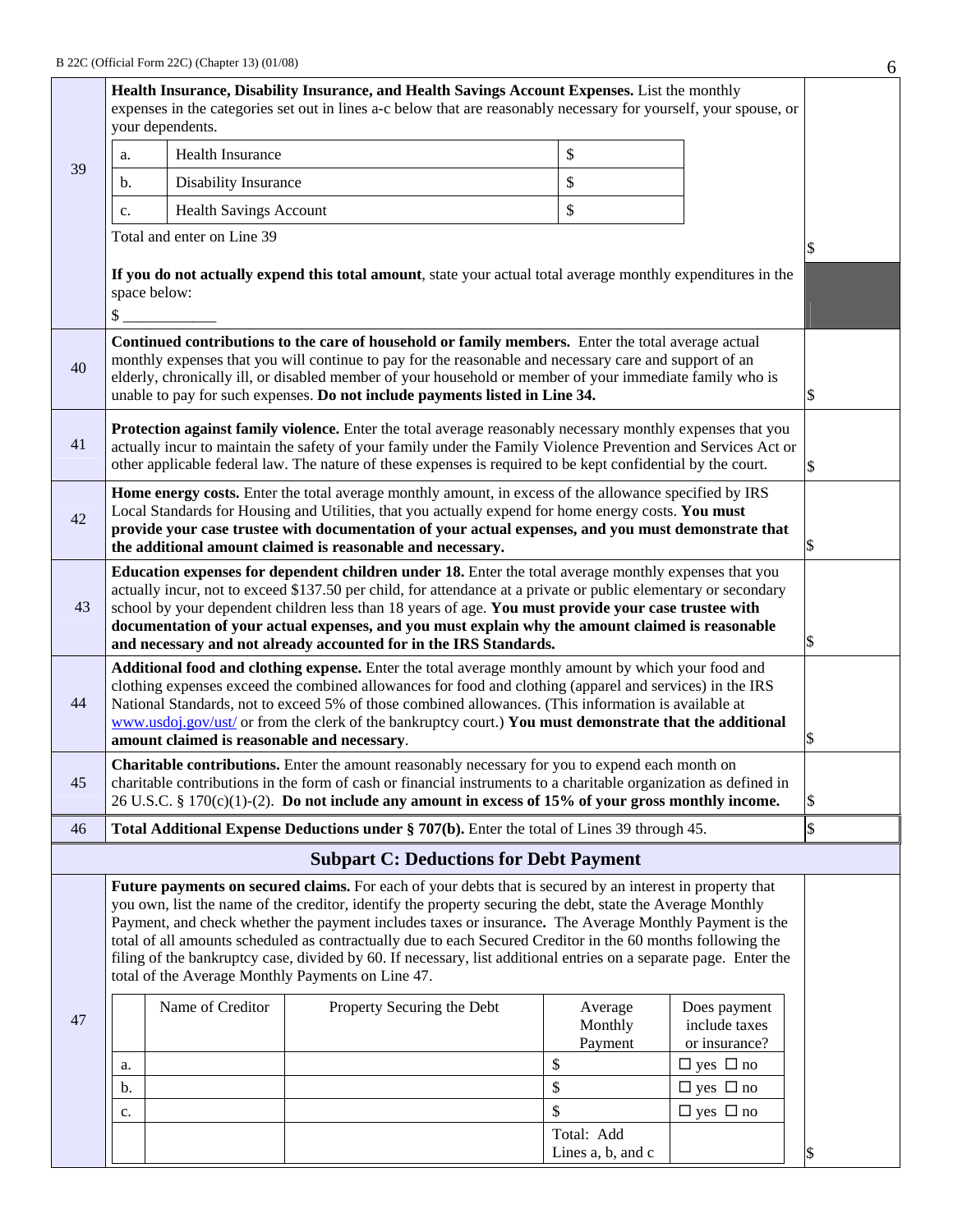| 48 | Other payments on secured claims. If any of debts listed in Line 47 are secured by your primary residence,<br>a motor vehicle, or other property necessary for your support or the support of your dependents, you may<br>include in your deduction 1/60th of any amount (the "cure amount") that you must pay the creditor in addition<br>to the payments listed in Line 47, in order to maintain possession of the property. The cure amount would<br>include any sums in default that must be paid in order to avoid repossession or foreclosure. List and total any<br>such amounts in the following chart. If necessary, list additional entries on a separate page.<br>Name of Creditor<br>1/60th of the Cure Amount<br>Property Securing the Debt<br>\$ |                                   |                                                                                                                                                                                                                                                                                                              |                               |    |  |  |
|----|----------------------------------------------------------------------------------------------------------------------------------------------------------------------------------------------------------------------------------------------------------------------------------------------------------------------------------------------------------------------------------------------------------------------------------------------------------------------------------------------------------------------------------------------------------------------------------------------------------------------------------------------------------------------------------------------------------------------------------------------------------------|-----------------------------------|--------------------------------------------------------------------------------------------------------------------------------------------------------------------------------------------------------------------------------------------------------------------------------------------------------------|-------------------------------|----|--|--|
|    | a.<br>b.                                                                                                                                                                                                                                                                                                                                                                                                                                                                                                                                                                                                                                                                                                                                                       |                                   |                                                                                                                                                                                                                                                                                                              | \$                            |    |  |  |
|    | c.                                                                                                                                                                                                                                                                                                                                                                                                                                                                                                                                                                                                                                                                                                                                                             |                                   |                                                                                                                                                                                                                                                                                                              | $\mathbb{S}$                  |    |  |  |
|    |                                                                                                                                                                                                                                                                                                                                                                                                                                                                                                                                                                                                                                                                                                                                                                |                                   |                                                                                                                                                                                                                                                                                                              | Total: Add Lines a, b, and c  | \$ |  |  |
| 49 |                                                                                                                                                                                                                                                                                                                                                                                                                                                                                                                                                                                                                                                                                                                                                                |                                   | Payments on prepetition priority claims. Enter the total amount, divided by 60, of all priority claims, such<br>as priority tax, child support and alimony claims, for which you were liable at the time of your bankruptcy<br>filing. Do not include current obligations, such as those set out in Line 33. |                               |    |  |  |
|    |                                                                                                                                                                                                                                                                                                                                                                                                                                                                                                                                                                                                                                                                                                                                                                | resulting administrative expense. | Chapter 13 administrative expenses. Multiply the amount in Line a by the amount in Line b, and enter the                                                                                                                                                                                                     |                               |    |  |  |
|    | \$<br>a.<br>Projected average monthly chapter 13 plan payment.                                                                                                                                                                                                                                                                                                                                                                                                                                                                                                                                                                                                                                                                                                 |                                   |                                                                                                                                                                                                                                                                                                              |                               |    |  |  |
| 50 | b.<br>Current multiplier for your district as determined under<br>schedules issued by the Executive Office for United States<br>Trustees. (This information is available at www.usdoj.gov/ust/<br>or from the clerk of the bankruptcy court.)                                                                                                                                                                                                                                                                                                                                                                                                                                                                                                                  |                                   | X                                                                                                                                                                                                                                                                                                            |                               |    |  |  |
|    | c.                                                                                                                                                                                                                                                                                                                                                                                                                                                                                                                                                                                                                                                                                                                                                             |                                   | Average monthly administrative expense of chapter 13 case                                                                                                                                                                                                                                                    | Total: Multiply Lines a and b | \$ |  |  |
| 51 | \$<br>Total Deductions for Debt Payment. Enter the total of Lines 47 through 50.                                                                                                                                                                                                                                                                                                                                                                                                                                                                                                                                                                                                                                                                               |                                   |                                                                                                                                                                                                                                                                                                              |                               |    |  |  |
|    |                                                                                                                                                                                                                                                                                                                                                                                                                                                                                                                                                                                                                                                                                                                                                                |                                   | <b>Subpart D: Total Deductions from Income</b>                                                                                                                                                                                                                                                               |                               |    |  |  |
| 52 |                                                                                                                                                                                                                                                                                                                                                                                                                                                                                                                                                                                                                                                                                                                                                                |                                   | Total of all deductions from income. Enter the total of Lines 38, 46, and 51.                                                                                                                                                                                                                                |                               | \$ |  |  |
|    |                                                                                                                                                                                                                                                                                                                                                                                                                                                                                                                                                                                                                                                                                                                                                                |                                   | Part V. DETERMINATION OF DISPOSABLE INCOME UNDER § 1325(b)(2)                                                                                                                                                                                                                                                |                               |    |  |  |
| 53 | Total current monthly income. Enter the amount from Line 20.                                                                                                                                                                                                                                                                                                                                                                                                                                                                                                                                                                                                                                                                                                   |                                   |                                                                                                                                                                                                                                                                                                              |                               |    |  |  |
| 54 | Support income. Enter the monthly average of any child support payments, foster care payments, or<br>disability payments for a dependent child, reported in Part I, that you received in accordance with applicable<br>nonbankruptcy law, to the extent reasonably necessary to be expended for such child.<br>\$                                                                                                                                                                                                                                                                                                                                                                                                                                              |                                   |                                                                                                                                                                                                                                                                                                              |                               |    |  |  |
| 55 |                                                                                                                                                                                                                                                                                                                                                                                                                                                                                                                                                                                                                                                                                                                                                                |                                   | <b>Qualified retirement deductions.</b> Enter the monthly total of (a) all amounts withheld by your employer from<br>wages as contributions for qualified retirement plans, as specified in § $541(b)(7)$ and (b) all required<br>repayments of loans from retirement plans, as specified in § 362(b)(19).   |                               |    |  |  |
| 56 | \$<br>Total of all deductions allowed under $\S 707(b)(2)$ . Enter the amount from Line 52.                                                                                                                                                                                                                                                                                                                                                                                                                                                                                                                                                                                                                                                                    |                                   |                                                                                                                                                                                                                                                                                                              |                               |    |  |  |